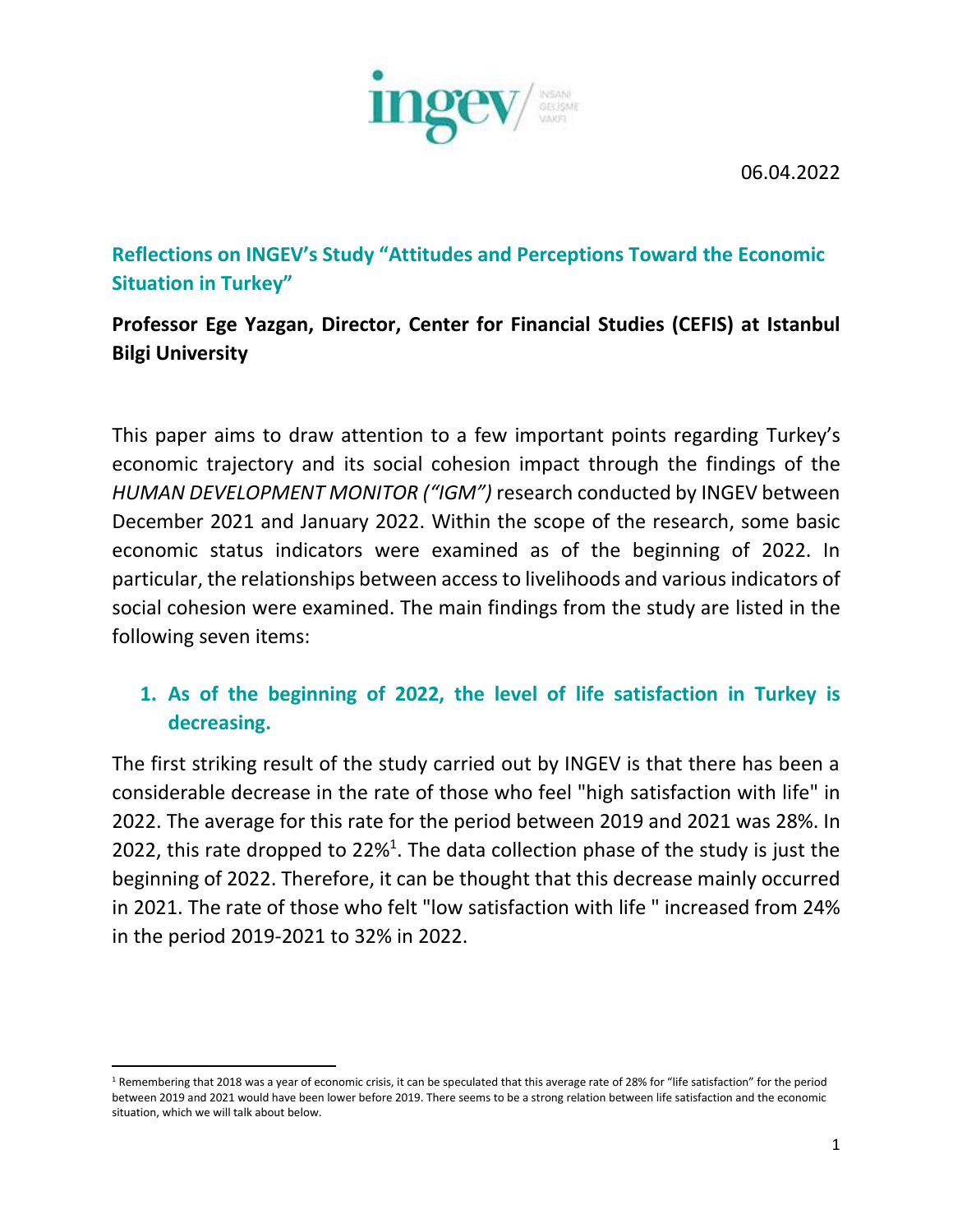

#### **2. Indicators signify that the Economic Growth is not evenly distributed among the society**

2021, when this significant decrease in life satisfaction was experienced, was also a year in which the economy has achieved an 11% growth rate in real terms. However, as we see in this study, economic situation and life satisfaction can be closely linked variables. In this year of record growth, the rate of those who say "I can subsist comfortably" has dropped to 15%. The average of this rate from 2019 through-2021 however was 21.7%. This thus makes for a very dramatic drop. On the other hand, almost 1 in 4 of the people interviewed say "I can't subsist at all" in their current situation. This rate increased at the beginning of 2022, and the average of this rate between 2019 and 2021 had been 19.4%.

When we look at the decrease in the rate of those who say, "I can subsist comfortably" and the increase in the rate of those who say, "I can't subsist at all", we see that the 11% growth has brought a very serious income inequality. Growth is unevenly distributed. In fact, it should be assumed that some people, let alone getting a share from this growth, have suffered from erosion of real income, i.e., their purchasing power has decreased. This year, with an official inflation rate of 36%, personal income should increase by 47% in nominal terms for a person's income to undergo 11% of real growth. Each person whose income grew below this rate was only able to get a smaller share of the newly generated income. Those whose income growth was below inflation also suffered a loss of purchasing power. This data thus tells us that those who have lost their purchasing power have increased.

#### **3. Hopes that the economic situation will improve are low.**

Strikingly, according to the findings of the research, the belief that the deteriorating economic situation can improve in the future is weak. The percentage of those who say "I believe my children will live in better economic conditions than I do" is in the minority (32%). Those who say "I believe my economic situation will be better in the coming years" are also in the minority (30%).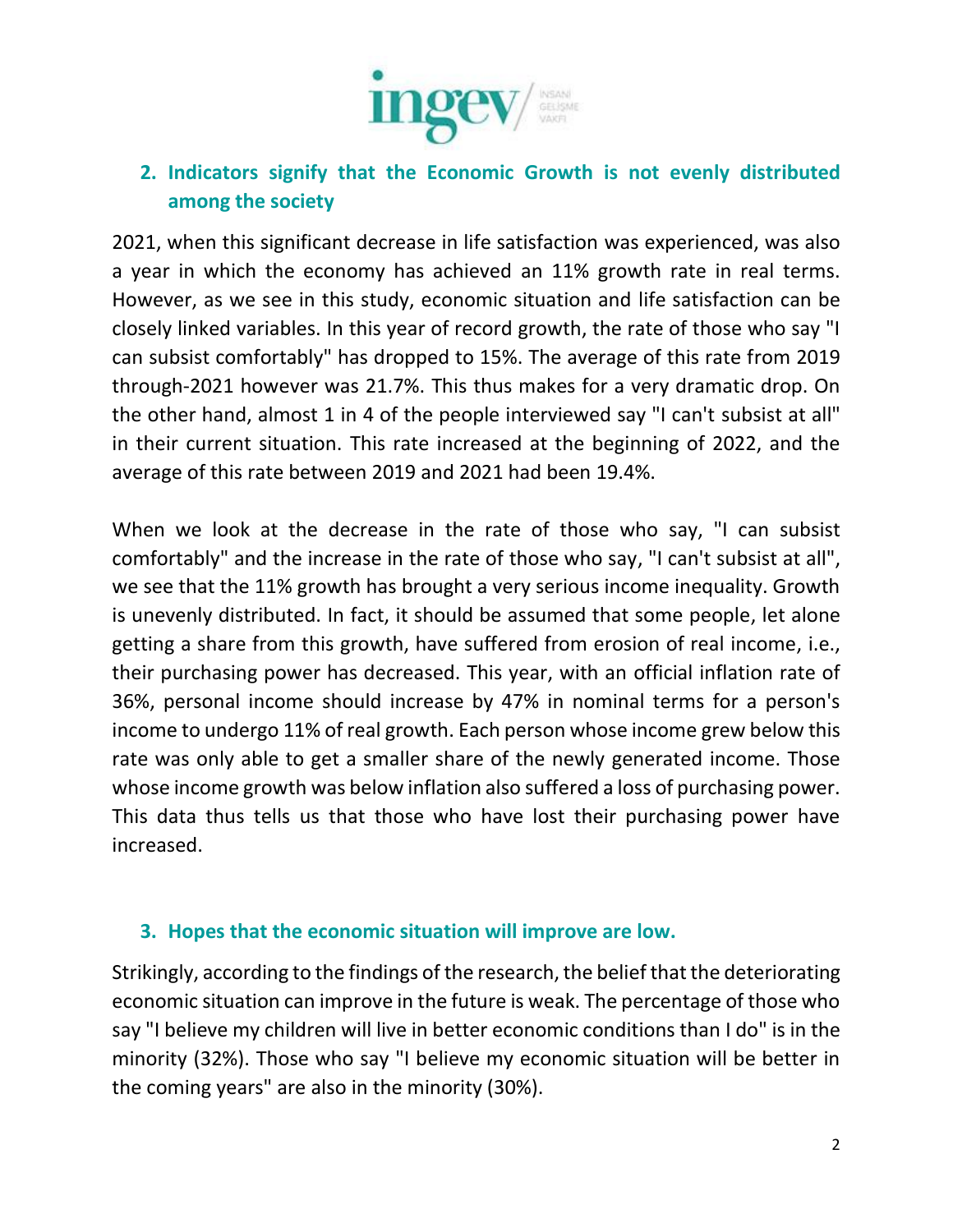

The deteriorating economic situation also showed itself in the loan debt statistics. Nearly half of the society has loan debt (45%) and 71% of these loans are consumer loans.

## **4. There is a strong relationship between Economic Condition and Life Satisfaction.**

We suggested that there is a strong link between life satisfaction and economic status. The results of this study support this argument. Approximately 3 out of 4 (76%) people who state they "can subsist comfortably" express a high level of happiness in life. On the other hand, the rate of those who express high life happiness among the people who "cannot subsist at all" is only 8%. While the rate for high satisfaction with life among those who can make their loan payments on time is 42%, only 21% of those who do not make their payments on time feel high level of happiness. Only 1 in 4 (24%) of those who feel anxious about their economic situation have a high level of life happiness, while more than half of those who do not feel anxiety (52%) express a high level of life happiness.

#### **5. Economic situation is strongly associated with social cohesion indicators such as perceptions of social tension and lifestyle barriers.**

The link between life happiness and economic status appears to be strong. The results obtained from the study also shed light on the link between "ease of subsistence" and some political and sociological indicators (which can also be evaluated as components of life satisfaction).

While only 11% of those who state they "can subsist comfortably" indicated that they have encountered an obstacle in achieving the lifestyle they want, 38% of those who "can't subsist at all" said that they encountered obstacles to their lifestyle. Similarly, only 5% of those who "can subsist comfortably" stated that they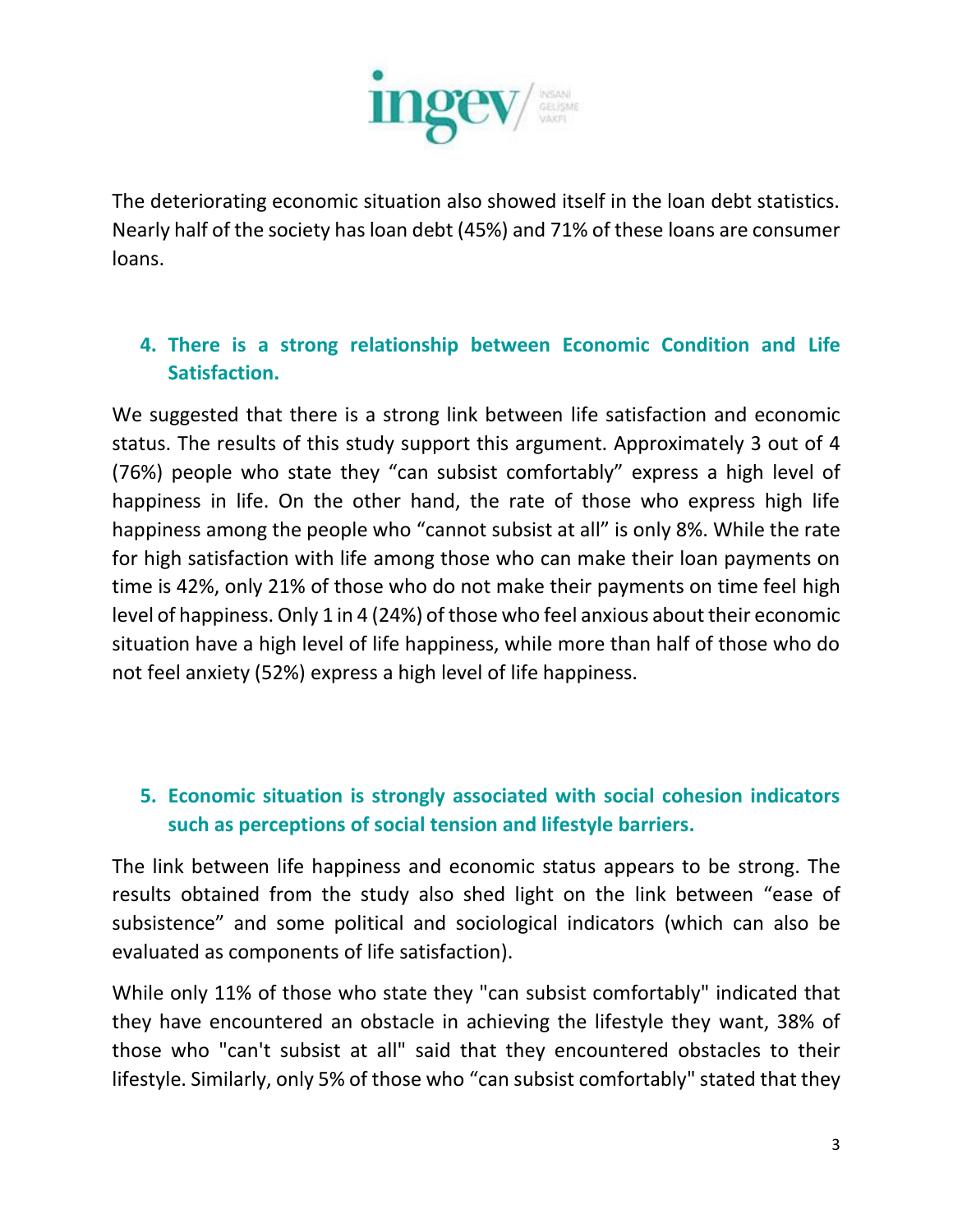

have been discriminated against because of their ethnic identity. This rate is 14% among those who "can't subsist at all." Therefore, it is possible that there is a link between economic power and the removal of some barriers to lifestyle and lower likelihood of discrimination on the basis of ethnic identity.

## **6. There is a strong relationship between economic situation and perception of being represented in politics.**

The links between economic situation and perceptions toward political representation as well as social tensions are evident. While 46% of those who "subsist comfortably" say that their "opinions are represented in politics", this rate is 12% among those who say they "can't subsist at all". While 47% of those "who can subsist comfortably" feel strong tension between Turks and Syrians, those who "can't subsist at all" feel this tension at a significantly higher rate (66%). Likewise, 30% of those who can "subsist comfortably" report that they feel strong tension between the rich and the poor in Turkey, while those who "can't subsist at all" feel that tension at a higher rate (53%).

# **7. "Ease of subsistence" has a stronger relationship with the indicators in this study than education level does.**

On the other hand, this study shows that those who state they "cannot subsist at all" do not coalesce at the same level of education, and that there are people from different education levels among them. However, the rate of those who have a "university or higher education" among those who say "I can't subsist at all" is lower than the general population. In other words, it is still possible to say that education has some degree of positive relationship with higher ease of subsistence.